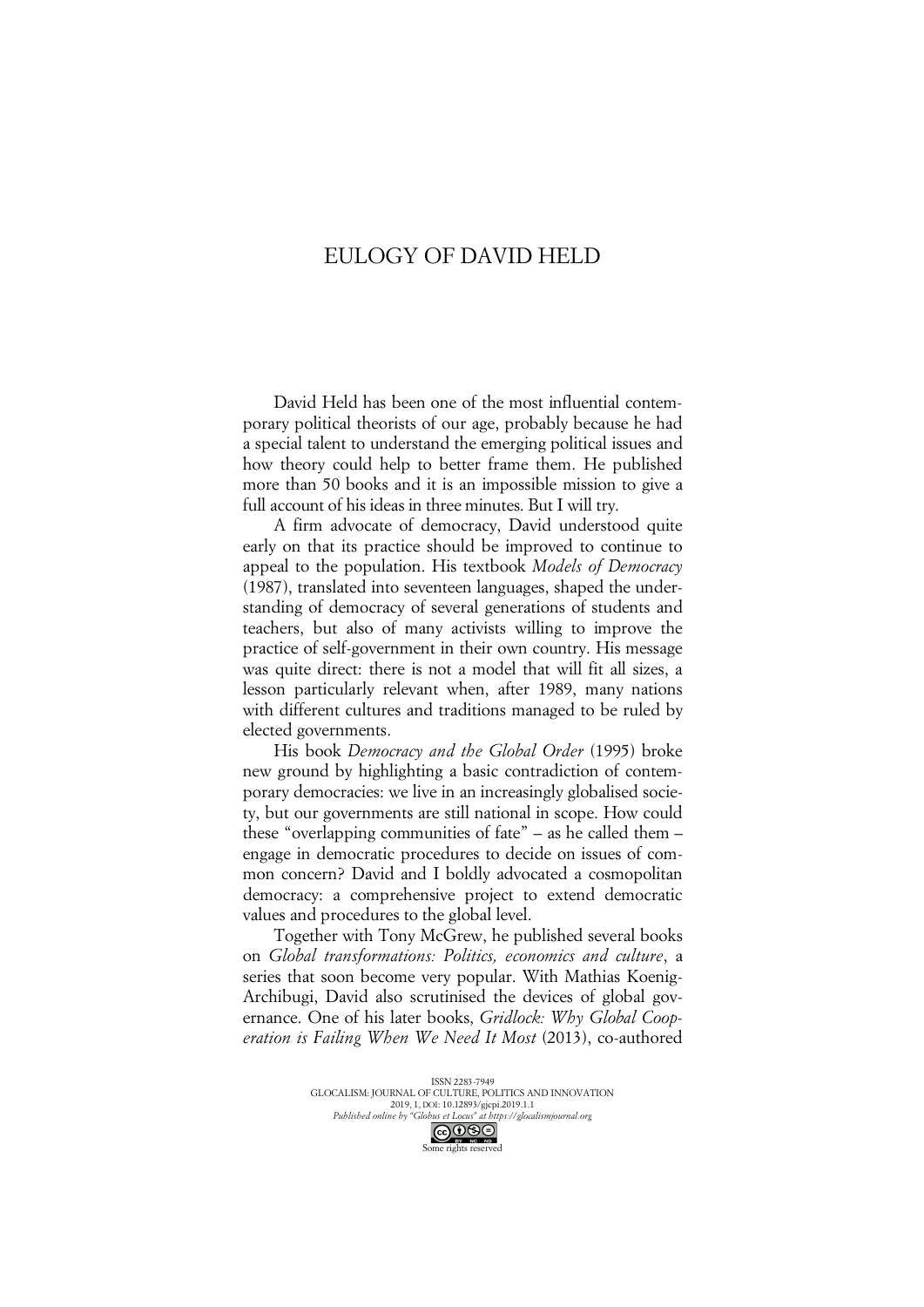with Thomas Hale and Kevin Young, attempted to identify why global governance works better on some matters (such as air-traffic or Internet) than others, and sometimes not at all (for instance, in preventing wars or climate change).

David moved to the London School of Economics and Political Science in 1999 to become Graham Wallas Professor of Political Science. At LSE, he co-directed with Mary Kaldor the Centre for the Study of Global Governance, contributing to making it a hub of excellence in the field.

David was also a very successful entrepreneur and in 1984, together with his mentor Tony Giddens and John Thompson, launched a publishing house, Polity Press, which, among other things, translated into English the works of many European authors. Thanks to Polity, many very relevant European social scientists could be read, assimilated and discussed in the Anglo-American community. With Eva-Maria Nag he edited the journal *Global Policy*, another successful academic enterprise. As Master of University College at the University of Durham, where he worked from 2012 until his death, he had the opportunity to enhance the social sciences activities on Campus.

David was an enthusiastic and extremely prolific author but also very encouraging with the work of others, especially young scholars. As supervisor, editor and publisher, he has supported the ideas and the career of many younger colleagues. He was intellectually rigorous and, at the same time, very witty and his arguments – in the public sphere as well as in his private life – were light and persuasive. Perhaps because he started his academic career at the Open University – a University devoted to adult education – he gave great importance to clarity. His works were meant to be understandable not just for the pundits, but for everybody, and this is one of the reasons why they are so popular.

David has also always been very keen to use ideas in the public arena and to foster informed policy-making. He wanted to understand the dynamics of social and political reality in view of improving social practices and policy making. As a pioneer of global studies, David understood before and better than others that globalization offered many opportunities, but